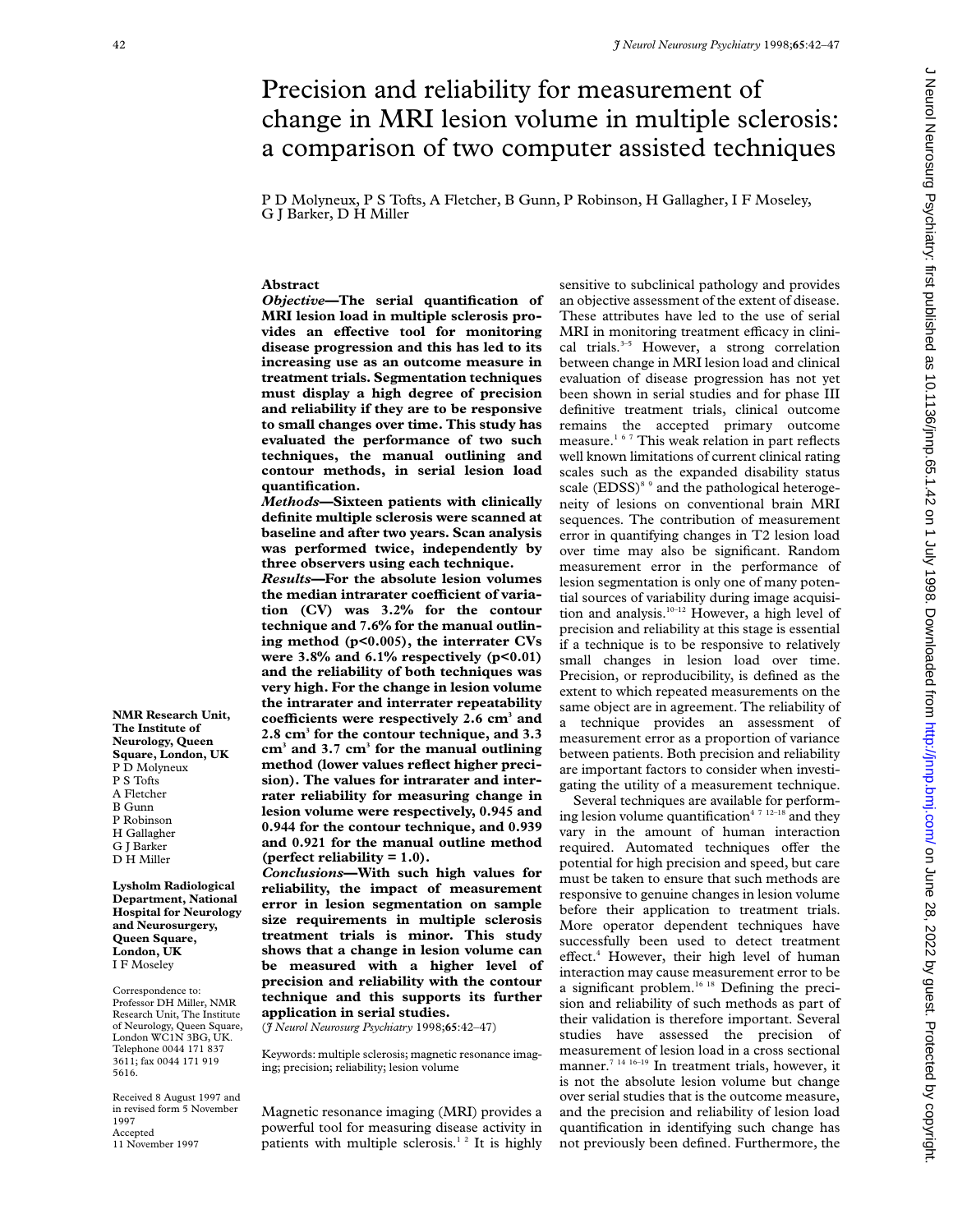measurement of reliability also provides a means for assessing the impact of measurement error on sample size requirements using T2 weighted lesion load as an outcome measure. The present study considers these issues by evaluating the performance of two quantitative techniques—the manual outlining and contours methods—in measuring change in lesion volume over time.

## **Patients and methods**

The scans of 16 patients with clinically definite multiple sclerosis according to Poser criteria<sup>20</sup> at baseline and after an interval of two years were used for this study. These patients represented part of a larger cohort of patients that participated in the North American interferon  $\beta$ -1b study on patients with relapsing-remitting multiple sclerosis;<sup>4</sup> eight patients were randomly selected from the placebo arm and eight from the group treated with high dose (8 million IU) interferon  $\beta$ -1b to provide a set of images actually used in a previous treatment trial. Scores on the EDSS were between 1.0 and 5.5. All patients gave informed written consent.

#### MRI SEQUENCES

All scans were performed on a 1.5 T Signa system (General Electric, Milwaukee, WI). Twenty two contiguous axial images were obtained from foramen magnum to vertex using a slice thickness of 5 mm. Each patient had dual echo proton density and T2 weighted conventional spin echo sequences at baseline and after two years (repetition time (TR) of 2000 ms, echo times (TE) of 30 and 70 ms). The field of view was 200 mm and the matrix was 128×256.

#### LESION IDENTIFICATION

Three experienced observers (DHM, IFM, PDM) identified and marked the multiple sclerosis lesions on the hard copies by consensus. The baseline and year 2 studies of each patient were assessed together to allow consistent decisions to be made on inclusion or exclusion of equivocal lesions on serial scans. Lesion identification and subsequent delineation (see below) was performed on the proton density images.

### QUANTIFICATION OF LESION VOLUME

Three experienced raters (AF, BG, PR) performed the lesion volume quantification on Sun workstations (Sun Microsystems, USA). Only those lesions marked on the hard copy were segmented. Analysis of all 32 scans was performed twice, independently by three raters, using both techniques. This provided a means of assessing both intrarater and interrater precision and reliability. The potential for any memory of the images to introduce systematic bias was minimised by randomising the scan order and ensuring a delay of at least one week between repeated measurements on the same scan.

(1) The manual outline technique was performed on the computer display (Sun Microsystems, Mountain View, CA, USA) by

tracing the lesion outline with a mouse controlled cursor.<sup>4</sup>

(2) The contour method incorporates a local thresholding algorithm to trace the lesion boundary and runs as part of the Dispimage package.<sup>18 21</sup> A point on the lesion edge is identified by the rater. The algorithm finds the lesion edge by searching for the strongest local intensity gradient. The lesion is delineated by following the contour of isointensity and this is displayed to allow expert review. Manual editing of part of the lesion boundary to delete regions of increased signal not corresponding to lesion is sometimes necessary, particularly where lesion/background contrast is poor.

Lesion volumes were calculated automatically for both techniques as the lesion area on each slice multiplied by the slice thickness. The time consumption of the two techniques is similar in experienced hands.

### **STATISTICS**

Several statistical methods can be used to define the precision of a measurement technique and care must be taken to ensure that an appropriate descriptive statistic is employed. The coefficient of variation (CV) has been used as a measure of precision in several previous cross sectional studies.4 18 22–24 This was therefore calculated for the repeated measurements on the baseline scans to allow comparison with other studies. The coefficient of variation was calculated as the standard deviation (SD) of the replicated measurements divided by their mean.<sup>25</sup> The intrarater CV averaged across the three raters was calculated for all 16 baseline scans with each technique. The interrater CV for each baseline scan was averaged across the two repeats performed by each rater.

However, the CV has major limitations as a measure of precision, the most important of which is its dependence on the magnitude of the measured value; an inverse relation exists between the lesion volume and the CV of replicated measurements. This implies that a single mean or median value for CV cannot fully describe precision across a wide range of lesion volumes. Furthermore, care must be taken when comparing different studies on precision that use the CV as the descriptive statistic, as widely differing lesion volumes have been used in such studies. The CV was not used for assessing precision in measuring the change in lesion volume, as its value is too heavily dependent on the size of the measured change. In view of the limitations of the CV, repeatability coefficients were used to describe precision for measurements of the change in lesion volume.<sup>26 27</sup> The difference between two measurements for the same subject is expected to be less than the repeatability coefficient in 95% of observations. Precision is therefore expressed in terms of the unit of measurement. The assumptions inherent in the repeatability coefficient are that there should be no systematic bias between replicated measurements and no relation between the SD of the replicated measurements and the mean. For the baseline measurements, the second of these criteria was not met (the SD was positively correlated with the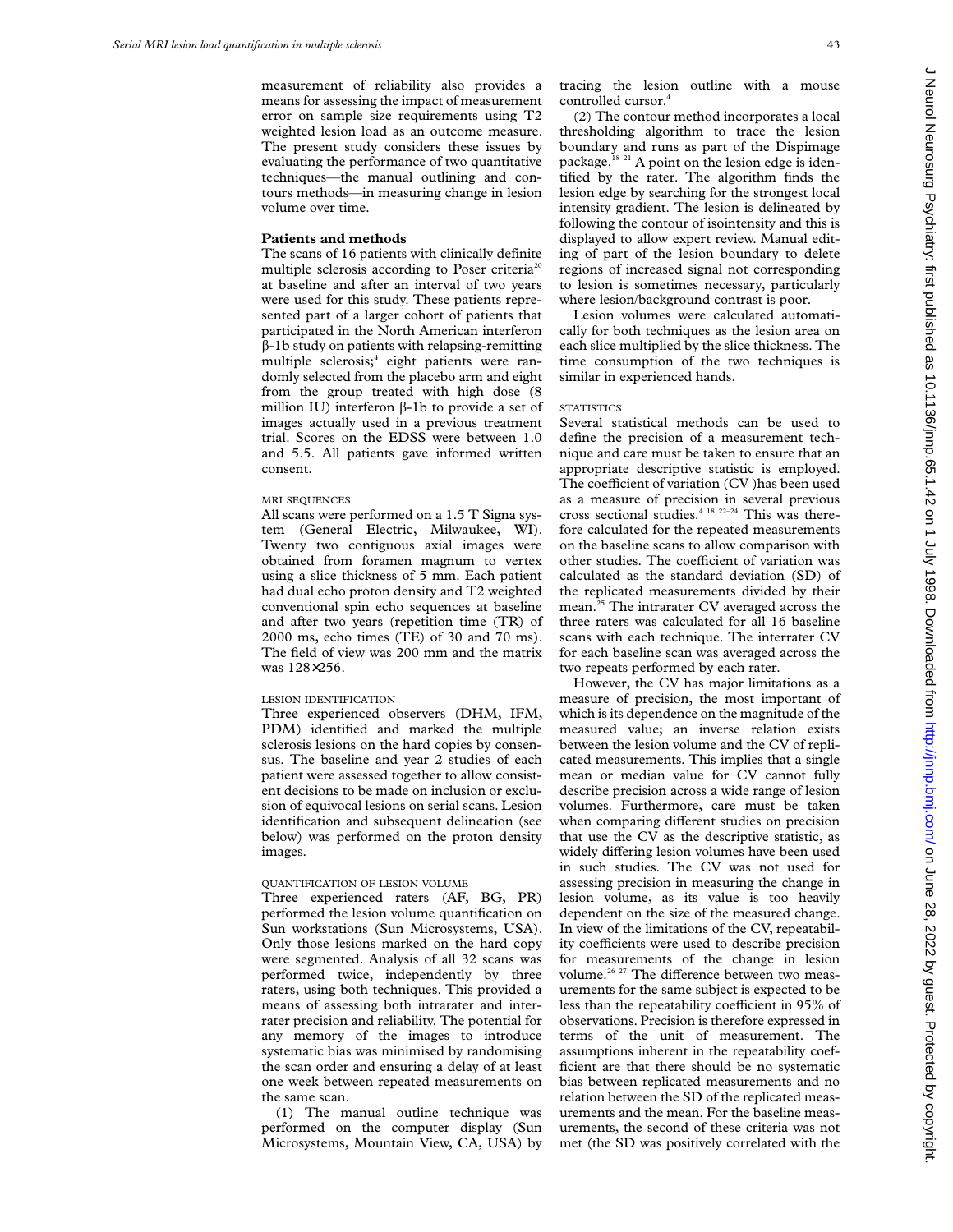*Table 1 Lesion volume measurements on baseline scans and for changes in lesion volume with the two techniques*

|                                 | Technique        | Mean   | Median | Min    | Max     |
|---------------------------------|------------------|--------|--------|--------|---------|
| Baseline lesion volume $(cm3)$  | Manual outlining | 18.8   | 12.2   | 2.0    | 77.1    |
|                                 | Contour method   | 18.2   | 12.1   | 2.1    | 74.7    |
| Change in lesion volume $(cm3)$ | Manual outlining | $+2.5$ | $+0.8$ | $-3.4$ | $+14.9$ |
|                                 | Contour method   | $+1.8$ | $+0.5$ | $-44$  | $+14.8$ |

The values were obtained by combining the results of the three raters for the 16 patients. However, the minimum and maximum values reflect the results of all observations regardless of rater. The intraclass correlation coefficient for agreement between the lesion volumes obtained with the two techniques was 0.996 for measurements on the baseline scans (bias 3%), and 0.910 for measurements of the change in lesion volume.

*Table 2 Intrarater and interrater precision (CV) and reliability (ICC) for absolute lesion volumes (16 baseline scans)*

|                          | Manual outlining |                 |            |              | Contouring     |            |                         |            |             |                |
|--------------------------|------------------|-----------------|------------|--------------|----------------|------------|-------------------------|------------|-------------|----------------|
|                          | CV(%)            | Mean Median Min |            | Max          | ICC            | CV(%)      | Mean Median Min Max ICC |            |             |                |
| Intrarater<br>Interrater | 8.6<br>7.2       | 7.6<br>6.1      | 0.1<br>1.1 | 26.1<br>21.1 | 0.995<br>0.997 | 4.2<br>4.7 | 3.2<br>3.8              | 0.1<br>1.0 | 13.4<br>9.7 | 0.998<br>0.998 |

ICC=Intraclass correlation coefficient, a statistical measure of reliability that assesses the ability of a technique to discriminate between different patients. Its range is from zero (representing no reliability) to 1.0 (perfect reliability). CV=coefficient of variation, a measure of precision over replicated measurements. The intrarater precision and reliability were calculated by pooling data acquired from the repeated measurements of all three raters on the 16 patients. The interrater precision and reliability were averaged across the two sets of measurements with each technique.

> magnitude of the lesion volumes) and repeatability coefficients were therefore not calculated. However, for the replicated measurements of the change in lesion load, both criteria were fulfilled by the data in this study and this statistic was therefore used to describe precision in measurement of change in lesion volume.

> An intraclass correlation coefficient (ICC) was calculated as a measure of intrarater and interrater reliability for both absolute lesion volumes and the change in lesion volume.<sup>28 29</sup> Analysis of variance (ANOVA) was used to calculate the ICC using a model treating raters as a fixed factor. The ICC gives the proportion of total variance including measurement errors, in measurements from a number of subjects, arising from the true variance between the subjects. It varies from zero (no reliability) to one (perfect reliability). An ICC was also used as a measure of agreement between the results obtained with the two techniques.<sup>31</sup>

> Differences between lesion volumes and CVs obtained with the two techniques were evaluated by means of the Wilcoxon signed ranks

*Table 3 Intrarater and interrater precision and reliabilty for measurements of change in lesion volume for all 16 patients*

|            | Manual outlining                                    |       | Contour                                             |       |  |
|------------|-----------------------------------------------------|-------|-----------------------------------------------------|-------|--|
|            | Repeatability<br>coefficient (cm <sup>3</sup> ) ICC |       | Repeatability<br>coefficient (cm <sup>3</sup> ) ICC |       |  |
| Intrarater | 33                                                  | 0.939 | 26                                                  | 0.945 |  |
| Interrater | 37                                                  | 0.921 | 2.8                                                 | 0.944 |  |

ICC=Intraclass correlation coefficient, a measure of reliability. The intrarater precision (repeatability coefficient) and reliability for the change in lesion volume were calculated by pooling data acquired from the replicated measurements of all three raters on the 16 patients. The interrater precision and reliability for the change in lesion volume were averaged across the two sets of measurements with each technique. The coefficient of variation was not used to define precision in measuring change in lesion volume as its value is too heavily dependent on the magnitude of the measured change. Repeatability coefficients were therefore used as a measure of precision. The difference between two measurements for the same subject is expected to be less than the repeatability coefficient in 95% of observations.

test. All calculations were performed using the SPSS package.

#### **Results**

LESION VOLUMES OBTAINED BY THE TWO **TECHNIQUES** 

The baseline lesion volumes (table 1) showed excellent agreement between the two techniques (ICC=0.996), but the mean volume obtained with the manual outlining method was slightly higher (p=0.01) with a bias of 3%. Agreement between the techniques for the change in lesion volume was also high  $(ICC=0.910).$ 

# REPEATED MEASUREMENTS ON THE BASELINE SCANS BY THE THREE OBSERVERS

Table 2 shows the intrarater and interrater performances. The median intrarater CVs averaged across the three raters for the contour and manual outlining methods were 3.2% and 7.6% respectively (p<0.005). The median interrater CVs for the contour and manual outlining methods were 3.8% and 6.1%  $(p<0.01)$ . There was no significant difference between intrarater and interrater CV for the manual outlining  $(p=0.1)$  or contour methods (p=0.2) The intrarater and interrater reliability values for both techniques were >0.99 (table 2).

REPEATED MEASUREMENTS OF CHANGE IN LESION VOLUME

Table 3 shows the values for precision (repeatability coefficients) and reliability (ICC) for the change in lesion volume. Intrarater and interrater precision and reliability were better for the contour method than the manual outlining technique.

## **Discussion**

Lesion load quantification on serial MRI provides a sensitive and objective technique for assessing disease activity in multiple sclerosis. It has provided important insights into the natural history of the disease and is increasingly being used as a surrogate marker in treatment trials, $1/2$  offering several benefits over clinical indices such as the EDSS. One major advantage is a high level of precision. Several cross sectional studies have confirmed this with newer quantitative techniques.14 16 18 However, it is not the absolute lesion volume but the difference between serial estimates of lesion load that is measured to provide an end point in definitive treatment trials. To our knowledge, no previous work has defined the precision and reliability of such techniques in measuring this change. Clearly, measurement of any change requires a technique with a high level of precision, as random errors in measuring lesion load at each time point may have a cumulative effect on differences over serial MRI investigations. This is particularly important given that changes in T2 lesion load measured on annual MRI are often small.

In this study we have examined the efficacy of two quantitative techniques for measuring lesion load. Lesion segmentation is only one of many potential sources of measurement error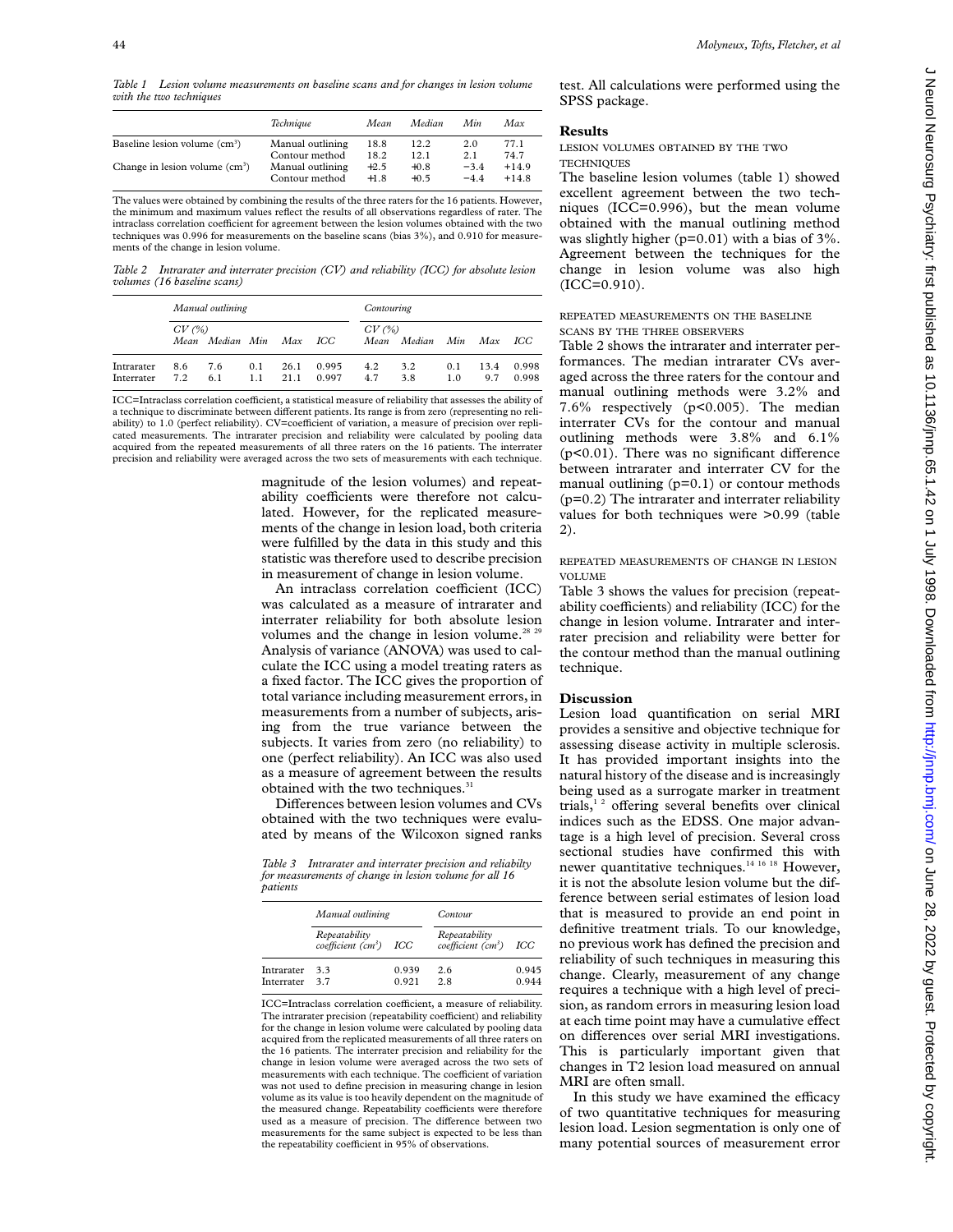and the overall accuracy and precision in measurement is affected by errors at each stage. Our results therefore ignore the impact of variable scanner performance arising from inconsistent coil loading, receiver attenuation setting, and scanner preamplifier gain. Furthermore, the effects of suboptimal repositioning<sup>23</sup> and inconsistency in lesion identification have not been considered, because the aim was to define and compare the precision and reliability of the quantitative techniques themselves.

Many statistical methods are available for describing the precision of a measurement technique and no single approach has been universally accepted. We have used the CV to describe precision in measuring the absolute lesion volumes because this is the most commonly used statistic in recent studies. $4^{18}$   $22-24$  It has the advantage of expressing the measurement error as a proportion of the actual lesion volume and is therefore easy to comprehend. The values for intrarater and interrater CV obtained in this study are similar to previous reports and we have confirmed that the contour technique offers significantly greater precision than is possible with manual outlining. A high level of agreement was found between lesion volumes obtained with the two segmentation techniques used in this study. The manual outline technique has shown a treatment effect in a large multicentre trial<sup>4</sup> and it can be regarded as a gold standard measure. The contour method produces very similar lesion volumes with the significantly higher precision afforded by computer assisted lesion delineation and this strongly supports its use in lesion load quantification.

Furthermore, our results confirm that the contour method also has higher precision than the manual outlining technique in identifying differences in lesion volume between serial studies. This implies that, being less subject to random error, it represents a more powerful technique for identifying any effect of treatment on change in lesion load.

The estimation of reliability is an alternative approach to assessing the impact of random measurement error, and it is in some ways a more useful statistic than assessment of precision. Reliability provides a measure of the ability of a measurement technique to discriminate between the different members of a sample population.28 29 It defines the proportion of variance in the repeated measurements that is attributable to differences between patients. If a technique has perfect reliability, all the variance in repeated measurements arises from systematic differences between subjects. Even a technique that is highly precise may not be able to distinguish between patients if the population range of the measured value is narrow. As the aim of serial lesion volume quantification is to discriminate between subjects and identify trends, its reliability is an important consideration. Reliability in part depends on the heterogeneity of the sample chosen. The very high values of reliability for measurements of baseline lesion volumes are perhaps not surprising, given the wide range of lesion

volumes on these scans. More significantly, however, reliability for measuring relatively small changes in lesion volume was excellent with both techniques. This suggests that variance due to random measurement error is small compared with that due to wide biological variability in changes in lesion load across the patient population. To exclude the possibility that sample variability had been increased by including eight patients treated with interferon  $\beta$ -1b, the variance between patients for the change in lesion load in the placebo group and for the group as a whole was subsequently analysed. Variance between patients was actually reduced by inclusion of the treated group and the values we have obtained for reliability were not therefore increased by the choice of sample. The sample size was too small to allow any meaningful assessment of treatment effect.

The impact of less than perfect reliability on sample size estimations for treatment trials is illustrated by the following equation<sup>28</sup>:

# $n=n^{\star}/R$

where  $n^*$  is the sample size per group based on a perfect measurement technique, R is the reliability defined as the ICC, and n is the sample size per group incorporating the effects of measurement error. With values we have found for reliability  $>0.9$ , the effect of measurement error on sample size requirements is clearly small with both segmentation techniques (measurement error would necessitate an increased sample size in each arm of  $\leq 11\%$ ). This reflects the wide distribution within the sample for the change in lesion load and might suggest that optimal precision may not be an imperative. However, in a more homogenous population or with a shorter interval between serial studies, the significantly higher precision of the contour method might be reflected in a more substantial difference in reliability between the two techniques, and using the more reliable segmentation method is clearly appropriate.

It is also important to stress that additional sources of variance such as image acquisition methodology and lesion identification have not been considered in the above equation and their impact on the overall reliability of measurements of the change in lesion volume is likely to be appreciable. An accurate estimate of sample size requirements must reflect the influence of all potential sources of variation in measurements. More work is needed to define the contribution of each factor on the reliability of the whole process of image acquisition and analysis.

A major disadvantage of both quantitative techniques used in this study is the high level of human interaction that they necessitate. Definitive phase III treatment trials may require analysis of many images and both lesion identification and segmentation can take months to perform. Several automated quantitative techniques have recently been developed using multiparametric approaches to perform lesion segmentation.<sup>12 13</sup> <sup>15</sup> These offer the potential for considerably greater efficiency, but the significant presence of motion artefacts, field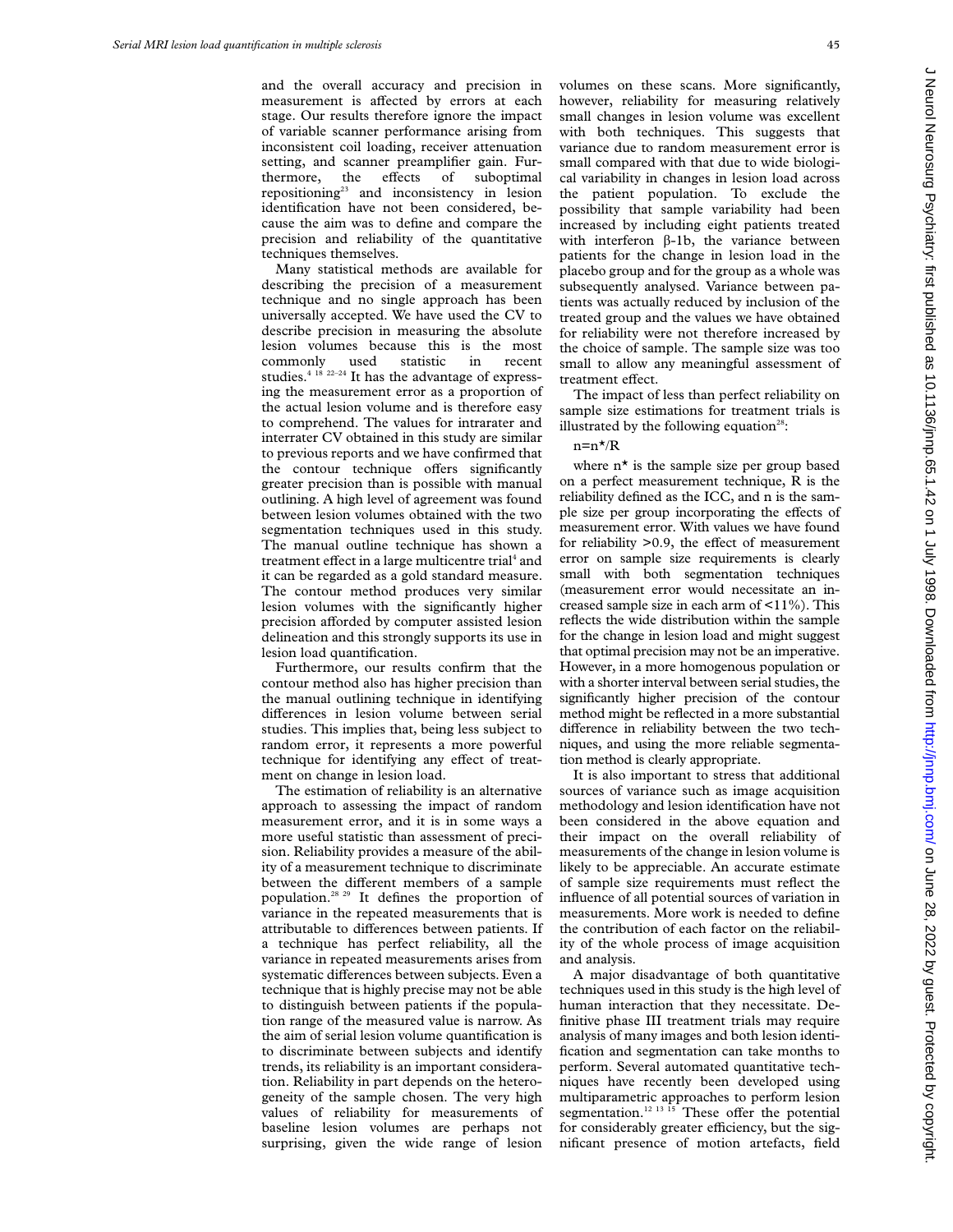inhomogeneity within images and partial volume effects can cause errors in classification of lesions with such automated techniques. Any inconsistency in classification of lesions on serial images will result in inaccurate assessment of the change in lesion volume. Such techniques must therefore be validated by showing that they can tolerate the presence of artefact and remain responsive to real changes in lesion load over time. Despite the considerable time requirements that lesion identification on serial images demands with the contour technique, human intervention at this stage minimises the risk of misclassification. Furthermore, if serial images are assessed together, consistent decisions can be made on whether or not to classify equivocal areas of high intensity as lesions. The contour method therefore utilises both the ability of an experienced observer to discriminate between lesion, artefact and normal anatomy, and a higher degree of precision in lesion delineation than is possible with the fully manual technique.

Although the contour technique has been shown to be more precise than manual tracing of the lesion boundary, the algorithm still requires an observer to place the cursor at a point on the lesion edge. Lesions may have poorly defined edges due to the effects of partial volume. Several possible boundaries can be produced by the contour algorithm for less discrete lesions, depending on the exact position of cursor placement, and this significantly contributes to inconsistency in derived lesion volumes. Two approaches may further improve precision in serial studies. The first is to optimise lesion/background contrast and therefore reduce the amount of manual editing that is required. The fast FLAIR sequence utilises an inversion pulse to suppress high CSF signal intensity and is reported in some $22$ <sup>31</sup> but not  $all<sup>32</sup>$  cross sectional studies to improve precision with the contour method. Further studies are needed to consider the impact of this approach in serial studies. The second approach is to use a smaller slice thickness to minimise partial volume effects. One effect of finite slice thickness is to cause tissue mixing at the perimeter of lesions and produce loss of edge definition. As slice thickness is reduced, partial volume effects are less apparent and this may improve precision in quantification of lesion volume.<sup>19</sup><sup>24 33</sup> The increased acquisition time that imaging with smaller slice thickness requires can perhaps be offset by using faster pulse sequences such as fast spin echo.

In summary, we have shown that the contour technique represents a major improvement over manual outlining for lesion load quantification in terms of precision. Furthermore, the reliability was found to be better with the contour method, and in a more homogenous population this difference is likely to be even more apparent. These results support its further use in quantification on serial MRI, in which precision and reliability are essential requirements. Errors in measurement of the change in lesion load due to inconsistent scanner performance, suboptimal repositioning, and variability in lesion identification are likely

to be more important than that due to the quantitative technique itself and the impact of these factors requires further evaluation.

We gratefully acknowledge the Multiple Sclerosis Society of Great Britain and Northern Ireland for financial support. We thank Dr L. Masuoka from Berlex Laboratories and the University of British Columbia multiple sclerosis/MRI Study Group providing the images used in this study. PDM, AF, BG, and PR are supported by a grant from Schering AG.

- 1 Miller DH, Albert PS, Barkhof F, *et al*. Guidelines for the use of magnetic resonance techniques in monitoring the treatment of multiple sclerosis. *Ann Neurol* 1996;**39**:6–16.
- 2 Barkhof F, Filippi M, Miller D, *et al.* Strategies for optimising MRI techniques aimed at monitoring disease activity in multiple sclerosis treatment trials. *J Neurol* 1997;**244**:76– 84.
- 3 Zhao GJ, Li DKB, Wolinsky JS, *et al*. Clinical and magnetic resonance imaging changes correlate in a clinical trial monitoring cyclosporine therapy for multiple sclerosis. *J Neuroimaging* 1997; **7**:1–7.
- 4 Paty DW, Li DKB, UBC MS/MRI Study Group. Interferon  $\beta$ -1b is effective in relapsing-remitting multiple sclerosis. MRI analysis results of a multcenter, randomised, double-
- blind, placebo-controlled trial. *Neurology* 1993;43:662-7.<br>5 Edan G, Miller D, Clanet M, *et al.* Therapeutic effect of mitoxantrone combined with methylprednisolone in multiple sclerosis: a randomised multicentre study of active disease using MRI and clinical criteria. *J Neurol Neurosurg Psychiatry* 1997;**62**:112–8.
- 6 Miller DH, Barkhof F, Berry I, *et al*. MRI in monitoring the treatment of MS: concerted action guidelines. *J Neurol Neurosurg Psychiatry* 1991;**54**:683–8.
- 7 Filippi M, Horsfield MA, Tofts PS, *et al*. Quantitative assessment of MRI lesion load in monitoring the evolution of multiple sclerosis. *Brain* 1995;**118**:1601–12.
- 8 Kurtzke JF. Rating neurologic impairment in multiple sclerosis: an expanded disability status scale (EDSS). *Neurology* 1983;**33**:1444–52.
- 9 Noseworthy JH, Vandervoort MK, Wong CJ,*et al*. Interrater variability with the expanded disability status scale (EDSS) and functional systems (FS) in a multiple sclerosis clinical trial. *Neurology* 1990;**40**:971–5.
- 10 Plante E, Turkstra L. Sources of error in the quantitative analysis of MRI scans. *Magn Reson Imaging* 1991; **9**:589– 95.
- 11 Goodkin DE, Ross JS, Medendorp SM, *et al*. MRI lesion enlargement in MS. Disease-related activity, chance occurrence, or measurement artifact? *Arch Neurol* 1992;**49**:261–
- 3. 12 Clarke LP, Velthuizen RP, Camacho MA, *et al*. MRI segmentation: methods and applications. *Magn Reson Imaging* 1995;**13**:343–68.
- 13 Cline HE, Lorensen WE, Kikinis R, *et al*. Threedimensional segmentation of MR images of the head using probability and connectivity. *J Comput Assist Tomogr* 1990; **14**:1037–45.
- 14 Wicks DAG, Tofts PS, Miller DH, *et al*. Volume measurement of multiple sclerosis lesions with magnetic resonance images. A preliminary study. *Neuroradiology* 1992:**34**;475–9.
- 15 Mitchell JR, Karlik SJ, Lee DH, *et al*. Computer-assisted identification and quantification of multiple sclerosis lesions in MR imaging volumes in the brain. *J Magn Reson Imaging* 1994; **4**:197–208.
- 16 Filippi M, Horsfield MA, Bressi S, *et al*. Intra- and inter-observer variability of brain MRI lesion volume measurements in multiple sclerosis. A comparison of techniques. *Brain* 1995;**118**:1593–600.
- 17 van Walderveen MAA, Barkhof F, Hommes OR, *et al*. Correlating MRI and clinical disease: relevance of hypointense lesions on short-TR/short-TE (T1-weighted) spin-echo
- images. *Neurology* 1995;**45**:1684–90. 18 Grimaud J, Lai M, Thorpe J, *et al*. Quantification of MRI lesion load in MS: a comparison of three computer-assisted techniques. *Magn Reson Imaging* 1996;**14**:495–505.
- 19 Filippi M, Rovaris M, Baratti C, *et al*. Intra- and interobserver variability in measuring brain MRI lesion volumes in multiple sclerosis: the contribution of 3 mm thick slices and fast FLAIR [abstract]. *Proceedings of the International Society for Magnetic Resonance in Medicine* 1996; **1**:540.
- 20 Poser CM, Paty DW, Scheinberg L, *et al*. New diagnostic criteria for multiple sclerosis: guidelines for research proto-cols. *Ann Neurol* 1983;**13**:227–31.
- 21 Plummer DL. Dispimage: a display and analysis tool for medical images. *Rivista di Neuroradiologia* 1992; **5**:489–95. 22 Filippi M, Yousry T, Baratti C,*et al*. Quantitative assessment
- of MRI lesion load in multiple sclerosis: a comparison of conventional spin echo with fast fluid attenuated inversion recovery. *Brain* 1996;**119**:1349–55. 23 Gawne-Cain ML, Webb S, Tofts P, *et al*. Lesion volume
- measurement in MS: how important is accurate reposition-ing? *J Magn Reson Imaging* 1996;**6**:705–13.
- 24 van Waesberghe JHTM, Filippi M, Gawne-Cain M, *et al* . Reproducibility of measuring MRI lesion load postmortem in multiple sclerosis: influence of the scanners and of slice thickness [abstract]. *Proceedings of the International Society for Magnetic Resonance in Medicine* 1996; **1**:532.